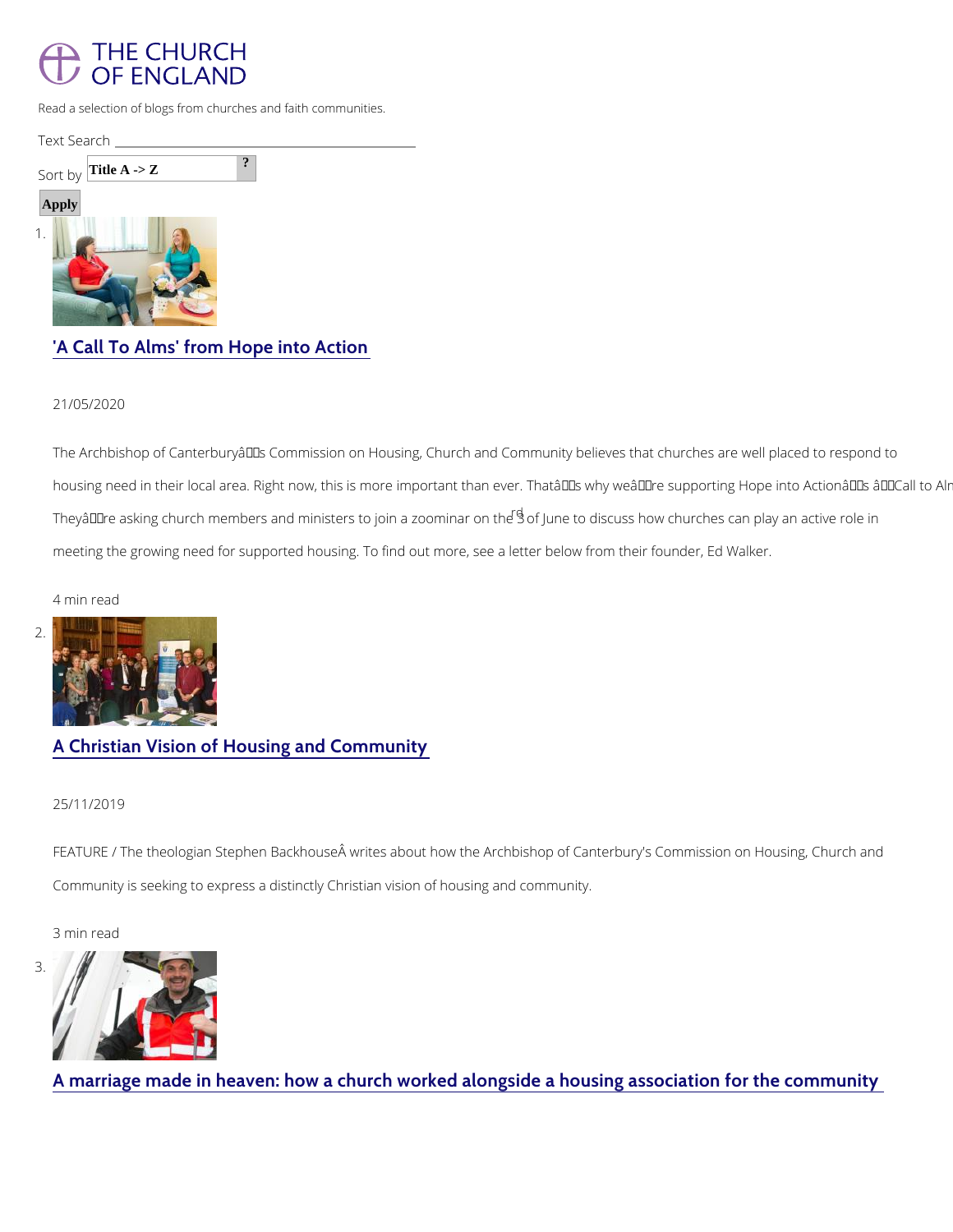#### 04/02/2020

St Bride's was approached by Trafford Housing Trust about buying their land to provide a n new, more appropriate building, and it gave the community badly needed facilities.

4 min read

4[.](/about/archbishops-commissions/housing-church-and-community/church-blogs/theological-reflection)

## [A theological reflection on housing,](/about/archbishops-commissions/housing-church-and-community/church-blogs/theological-reflection) with the help of Tolkien

14/02/2020

Revd Sophie Cowan suggests that, in exploring the ground between a  $\hat{a} \in \tilde{a}$ house $\hat{a} \in \mathbb{N}$  and a achieved by the Archbishop of Canterbury a€<sup>™</sup>s Commission on Housing, Church and Commu

The Archbishop of Canterbury a €™s Commission on Housing, Church and Community is looki meet housing need. This week, Mark Bennet, Team Rector at Thatcham in Berkshire, explain regard.

6 min read

#### 5[.Almshouses](/about/archbishops-commissions/housing-church-and-community/church-blogs/almshouses-twenty-first)

Image not found or type unknown

## [Almshouses for the twen](/about/archbishops-commissions/housing-church-and-community/church-blogs/almshouses-twenty-first)ty-first century?

30/09/2020

5 min read

# [Anyone who has two buildings should share](/about/archbishops-commissions/housing-church-and-community/church-blogs/anyone-who-has-two) with the one who has

21/01/2020

St Silas, Blackburn had a problem. Their church hall was falling into disrepair. At the same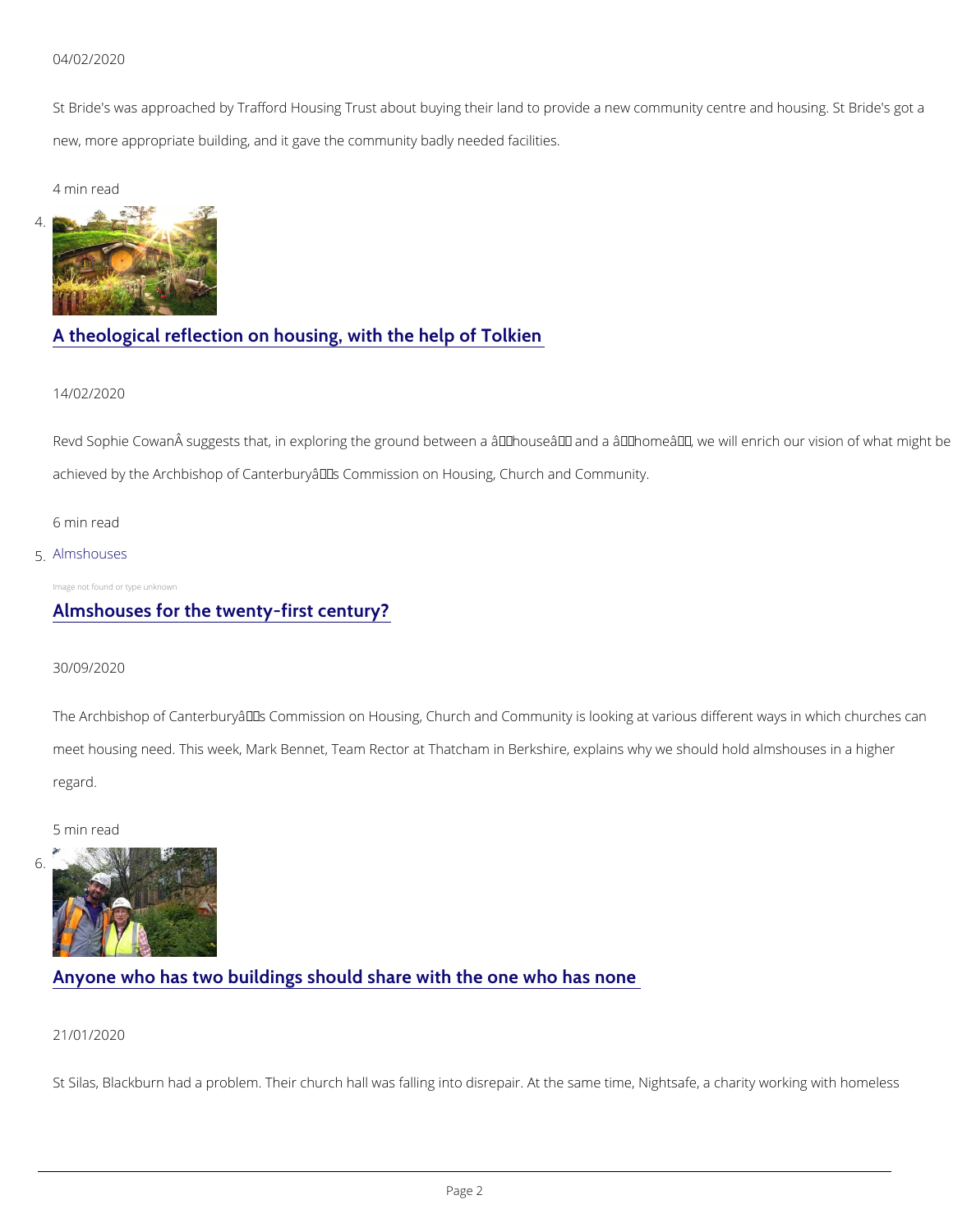young people, had issues housing 16-18-year-olds together with their older clients, aged up opportunity: Â renovating the hall to create a home for six young people at risk of homeless

4 min read

7[.](/about/archbishops-commissions/housing-church-and-community/church-blogs/archbishop-justin-britains)

# Archbishop Justin: Britain $\hat{a} \in T^M$ s housing crisis is one of the majo

09/04/2019

COMMENT / The Archbishop of Canterbury on the launch of a new Commission on Housing

One of the biggest barriers to housing is the tenancy deposit. Churches  $\hat{A}$  realised that for  $I$ at risk of homelessness, by setting up the Southampton Churches Rent Deposit Scheme.

3 min read

8[.](/about/archbishops-commissions/housing-church-and-community/church-blogs/breaking-down-barriers)

# [Breaking down the barriers to housing: churches preve](/about/archbishops-commissions/housing-church-and-community/church-blogs/breaking-down-barriers)nting home

21/08/2020

4 min read

9[.](/about/archbishops-commissions/housing-church-and-community/church-blogs/building-better-communities)

# [Building better communi](/about/archbishops-commissions/housing-church-and-community/church-blogs/building-better-communities)ties and homes

29/10/2019

COMMENT / Members of the  $\hat{A}$  Archbishop of Canterbury  $\hat{a} \in T^M$  s Commission on Housing, Churc

Bristol Housing Festival for a panel discussion on the church $\hat{a} \in \mathbb{T}^M$ s response to the housing